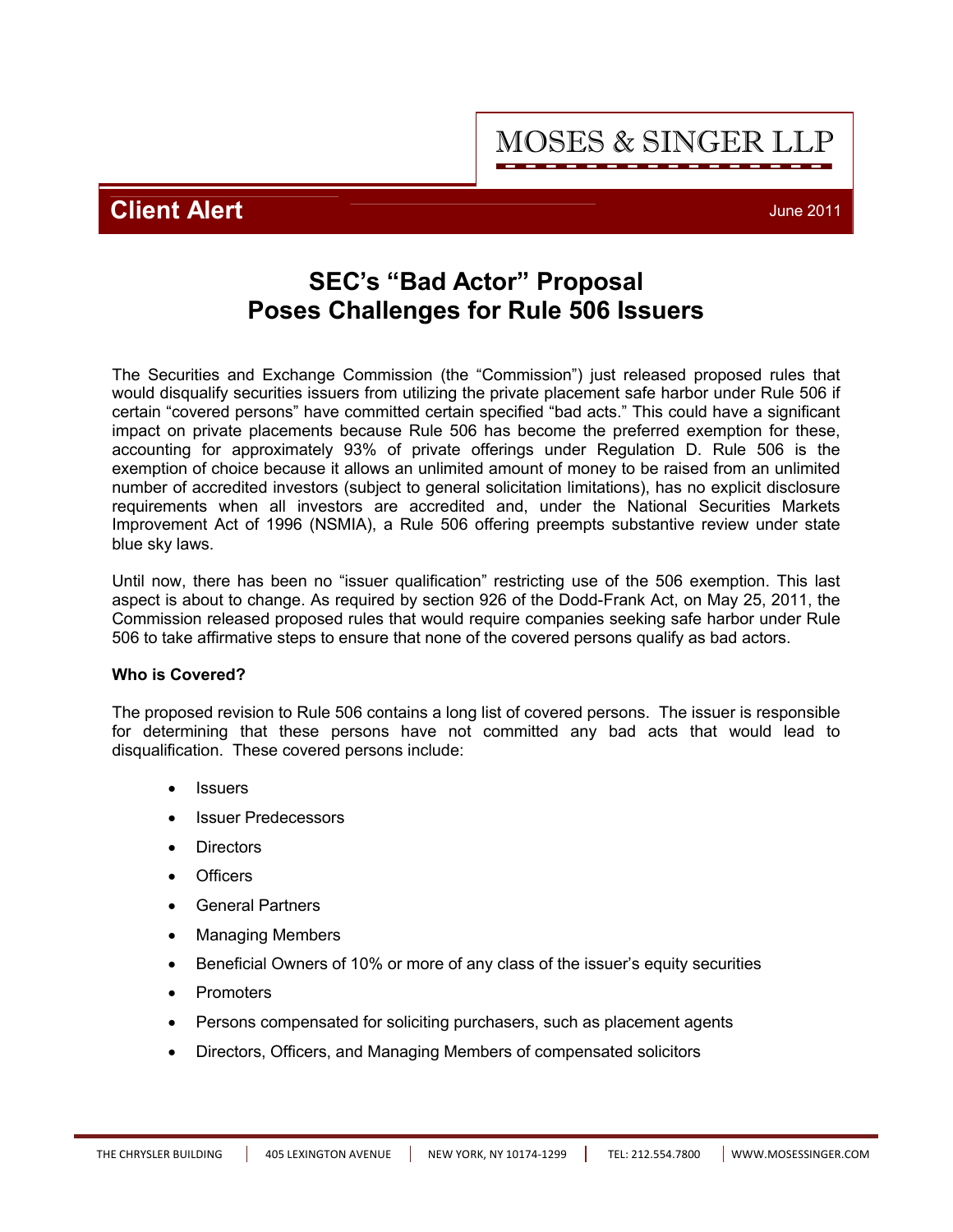This is a broad list, as a large number of individuals involved in any one offering may be covered. Issuers will have to carefully interpret the regulation to determine who qualifies as a covered person.

One issue that should raise concern for issuers is which individuals in placement agents would qualify as covered persons. As currently written, the revised Rule 506 borrows language from Rule 505, covering individuals who will be paid for soliciting purchasers, as well as directors, officers, and managing members. At the same time, the Commission realizes that a large number of individuals at placement agents may qualify as officers, and thus be covered persons even if not directly involved in the placement at issue. The Commission is seeking comment on whether to restrict this definition to just "executive officers," or only to officers involved in the offering.

Another possible area of concern is that, as currently written, the revised Rule 506 considers 10% shareholders of public and private companies to be covered persons. For public companies, such a rule could create a situation where a bad actor buys a 10%+ interest in a company and thus bars that company from relying on the safe harbor of Rule 506. Private companies may face a similar situation where, for example, a 10%+ interest in the company is transferred to a bad actor. The Commission is soliciting comments on whether the 10% level is an appropriate threshold, whether distinctions should be drawn between private and public companies, and whether the Commission should instead only consider individuals with actual control as covered persons.

### **What is a Bad Act?**

A "bad actor" is a covered person who has committed a "bad act." The Commission has proposed a list of bad acts that is equally exhaustive. Bad acts include any action that has resulted in:

- · Securities-related criminal convictions;
- · Securities-related injunctions and court orders;
- · Final orders from certain regulators, including federal banking agencies and state securities commissions, that bar the individual from association with a regulated entity, prohibit the individual from securities and banking-related business, or which are based on fraudulent conduct within the last 10 years;
- · Commission disciplinary orders that revoke one's registration or otherwise limit their activities;
- · Suspension or expulsion from a self-regulatory organization;
- · Commission Stop Orders and Orders suspending exemptions under Regulation A;and
- · U.S. Postal Service False Representation Orders.

These bad acts are predicated on regulatory determinations by any one of numerous agencies. Records of these determinations are not aggregated in a single source, and, in fact, may not be publicly available. Thus, to the extent that issuers have to take affirmative steps to ensure that none of the covered persons has committed a bad act, such due diligence may be both time-consuming and costly.

As currently written, bad acts will only lead to disqualification where they have led to action by courts or regulatory agencies in the United States. However, the Commission is also concerned about whether bad acts committed by covered persons in foreign jurisdictions should affect the ability of issuers to rely on Rule 506. Thus, the Commission is seeking comment on whether foreign court convictions, injunctions, and orders of foreign securities regulators should lead to disqualification. If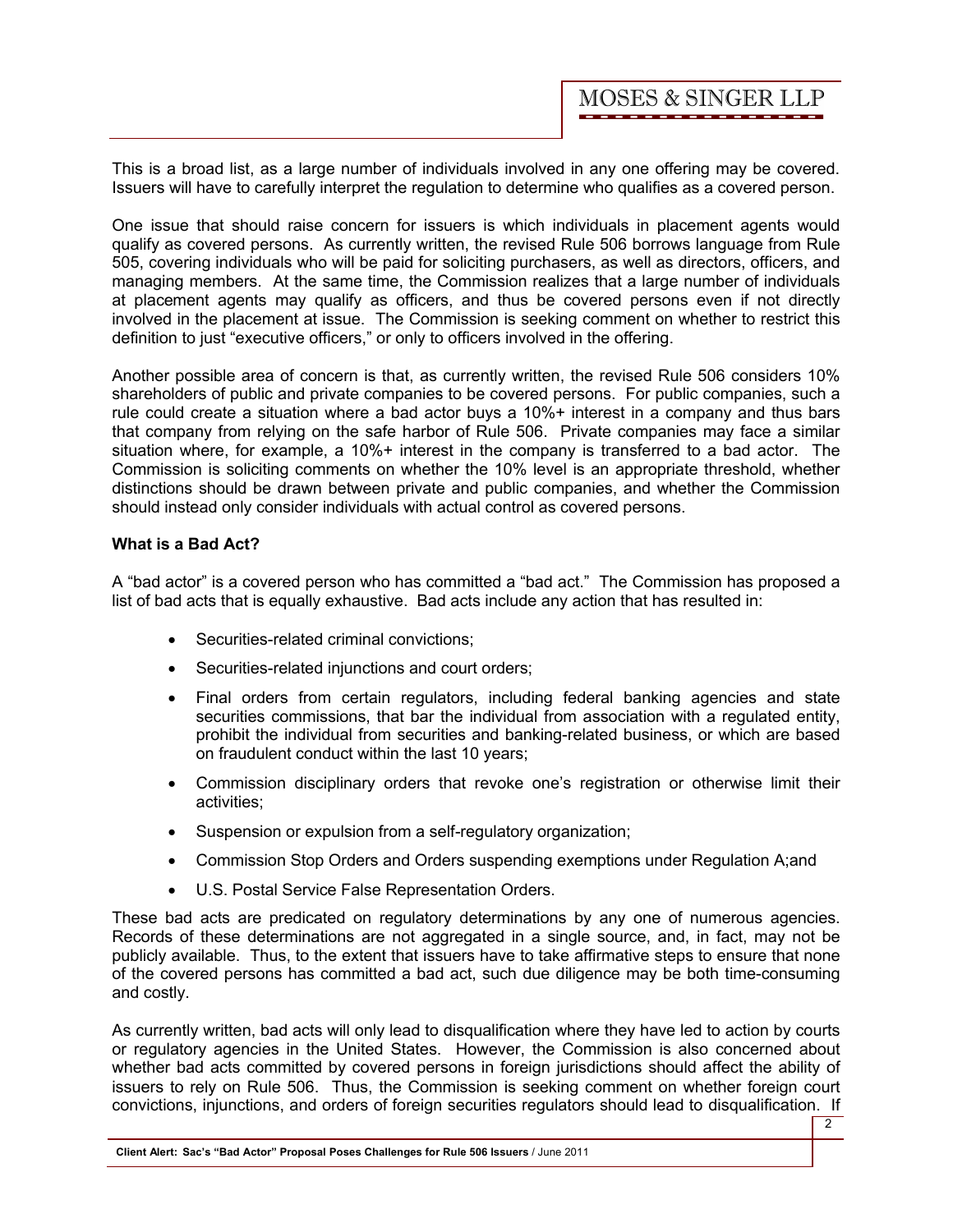the Commission decides to include such acts an issuer's efforts to ensure compliance could become even more difficult.

#### **Exceptions**

Because ensuring full compliance with Rule 506 may be onerous the proposed rule has two built-in exceptions. Under the first exception, if the issuer can show good cause the Commission may determine that a Rule 506 exemption is still warranted. There is no guidance in the proposed rule release as to what constitutes "good cause."

Under the second exception, the issuer will still be entitled to a Rule 506 exemption on a showing that the issuer did not know, and despite the exercise of reasonable care, could not have known, about the existence of a qualifying bad act. To show reasonable care, the issuer will have to make a factual inquiry into whether any covered person has committed a bad act. While the scope and nature of such an investigation will depend upon the circumstances of each case, the Commission suggests that such an inquiry consist of questioning covered persons, investigating publicly accessible databases, and, in some cases, taking further steps. As currently written, the standard of reasonable care is vague. While such a reasonable care standard is necessarily determined by the facts of each situation, the current description of what constitutes reasonable care may present a challenge to issuers struggling to determine what steps are needed to show reasonable care. However, assuming reasonable care is taken, a Rule 506 exemption is still available despite covered persons having committed bad acts.

#### **Timing**

As currently written, the new requirements to Rule 506 would apply to all sales of securities that occur after the Rule is amended. Thus, even if an offering commenced before the amended Rule 506 went into effect, any subsequent sale of securities would subject the issuer to the new requirements. Further, the Rule as amended would apply to bad acts committed both before and after the Rule went into effect. The Commission is soliciting comments on how best to implement the Rule, including whether there should be a phase-in period, and how prior bad acts should be treated under the Rule.

### **Stay Tuned**

The Commission is soliciting comments until July 14th and the final amendment to Rule 506 may be substantially different than this initial proposal. However, issuers of securities should take note of this possibly important change to Rule 506. Especially given the current lack of a phase-in period, it may be prudent for issuers contemplating a private offering to proactively evaluate who qualifies as a covered person, and begin researching possible bad acts. Potential issuers should also consider new compliance procedures, including more extensive questionnaires and searches into publicly accessible databases, to be conducted before a private placement takes place. Privately held companies may want to consider transfer restrictions that prevent transfers of shares to bad actors. Financing sources may want to ensure that issuer representations include representation as to qualification of the issuer to utilize the Rule 506 exemption after enactment of the final rules.

If you have questions regarding this Alert, please contact the authors, **[Allan Grauberd](http://www.mosessinger.com/personnel/agrauberd/)** at 212.554.7883/agrauberd@mosessinger.com or **[Henry Whitehead](http://www.mosessinger.com/personnel/hwhitehead/)** at 212.554.7828/ hwhitehead@mosessinger.com.

**Client Alert: Sac's "Bad Actor" Proposal Poses Challenges for Rule 506 Issuers** / June 2011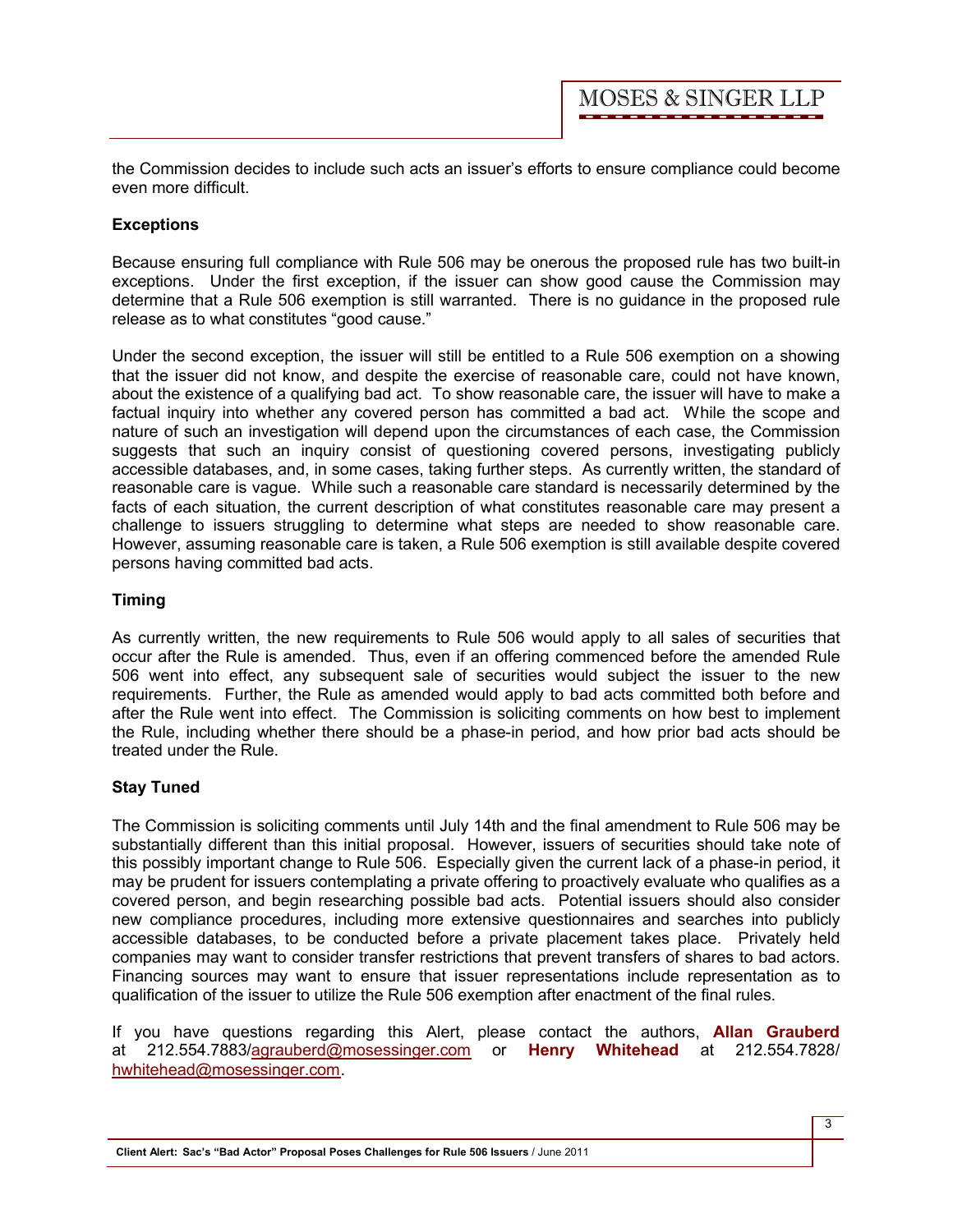# MOSES & SINGER LLP

Moses & Singer's [Securities and Capital Markets](http://www.mosessinger.com/Securities-and-Capital-Markets/) practice represents clients concerning ongoing securities and regulatory matters, including periodic reporting under the Securities Exchange Act of 1934. We advise clients regarding corporate governance, stockholders meetings, listing requirements of securities exchanges, development and implementation of equity incentive plans, investor relations and analyst issues, PCAOB concerns, securities litigation and the broad spectrum of regulatory matters applicable to public issuers. Our representation extends to matters arising under the Securities Act of 1933, the Securities Exchange Act of 1934, the Trust Indenture Act of 1939, the Investment Company Act of 1940 and the Investment Advisors Act of 1940.

Since 1919, [Moses & Singer](http://www.mosessinger.com/firm_profile/firm_description.php) has provided legal services to diverse businesses and to prominent individuals and their families. Among the firm's broad array of U.S. and international clients are leaders in banking and finance, entertainment, media, real estate, healthcare, advertising, and the hotel and hospitality industries. We provide cost-effective and result-focused legal services in the following primary areas:

- · Accounting Law Practice
- · Advertising
- · Asset Protection
- · Banking and Finance
- · Business Reorganization, Bankruptcy and Creditors' Rights
- · Corporate/M&A
- · Employment and Labor
- · Entertainment
- · Global Outsourcing and Procurement
- · Healthcare
- Hotel and Hospitality
- Income Tax
- Intellectual Property
- · International Trade
- Internet/Technology
- · Legal Ethics & Law Firm Practice
- Litigation
- · Matrimonial and Family Law
- · Privacy
- · Private Funds
- · Promotions
- · Real Estate
- · Securities and Capital Markets
- Securities Litigation
- · Trusts and Estates
- · White Collar Criminal Defense and Government Investigations

The Chrysler Building 405 Lexington Avenue New York, NY 10174-1299 Tel: 212.554.7800 Fax: 212.554.7700

2200 Fletcher Avenue Fort Lee, NJ 07024 Tel: 201.363.1210 Fax: 201.363.9210 Abraham Y. Skoff, Esq. Managing Attorney for New Jersey